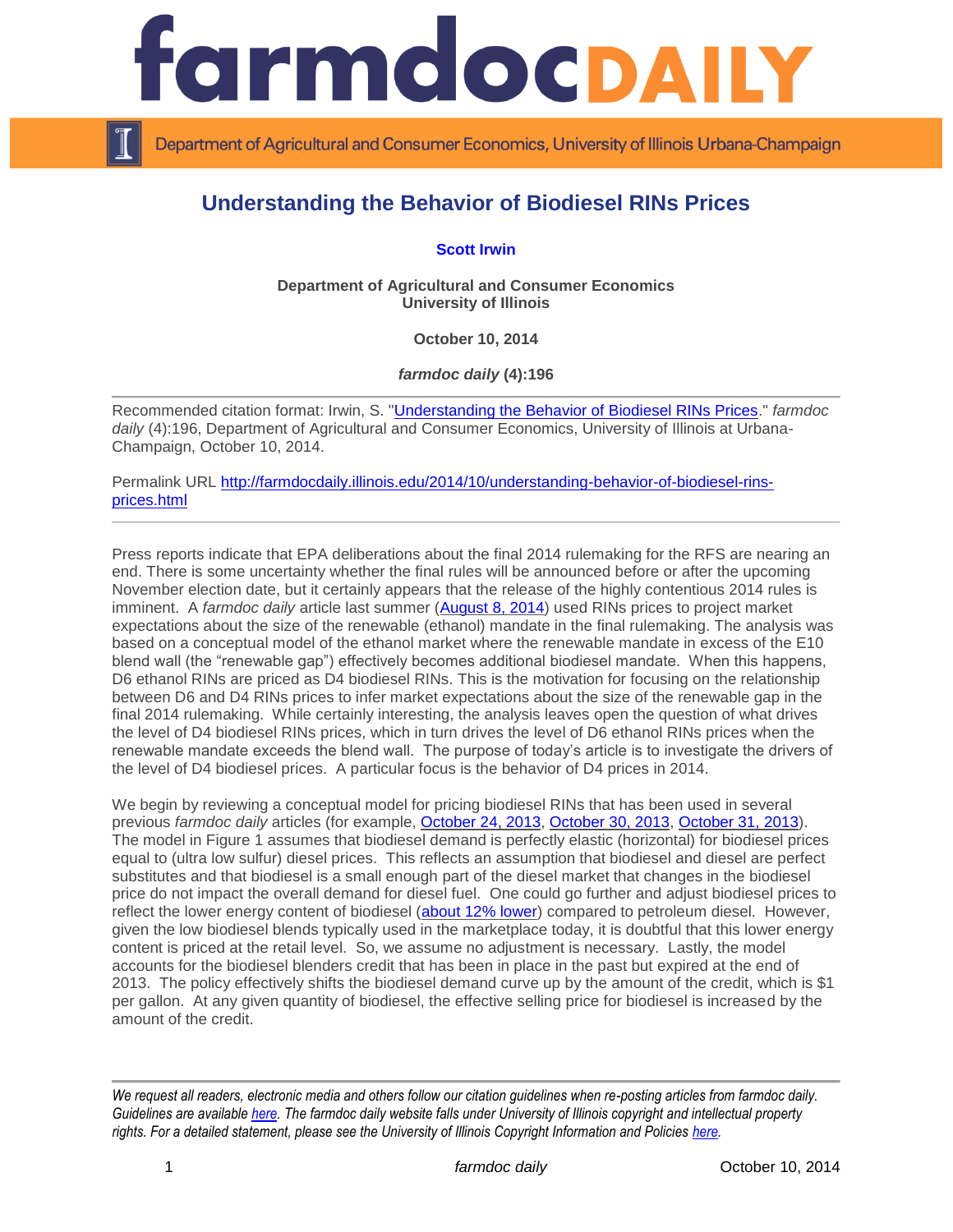The model in Figure 1 assumes an RFS biodiesel mandate of 1.28 billion gallons, the level in 2013 and the level proposed by the EPA for 2014 and 2015 in its preliminary 2014 rulemaking. That is, the mandated quantity exceeds the small amount of biodiesel that would be produced in the U.S. absent the RFS mandate and no tax credit (Q1\*), as well as the larger amount of biodiesel that would be produced absent the RFS mandate but with a tax credit in place  $(Q2^*)$ . In order to get the higher than equilibrium quantity produced in the first scenario, biodiesel producers must be paid a price that is higher ( $P_{bd}$ ) than the breakeven diesel price  $(P_{ulsd})$ . From the perspective of a diesel blender, there is a wedge between the price paid to biodiesel producers and the price charged to consumers for the biodiesel in diesel blends. This wedge, or loss, is the diesel price minus the biodiesel price at the mandated quantity. The wedge also equals the "wet" price of a D4 biodiesel RIN. This terminology is used because a gallon of wet biodiesel generates 1.5 ethanol equivalent RINs. In the second scenario, the upward shift in the demand curve due to the blenders tax credit ends up reducing the wet RINs price by exactly the amount of the tax credit. The mandate is still binding at 1.28 billion gallons, but blender losses are reduced by the amount of the tax credit, and hence, the lower RINs price.



Figure 1 highlights the key variables that determine the price of a D4 biodiesel RIN. The D4 price will vary directly with the steepness (slope) and position (intercept) of the biodiesel supply curve. For example, a parallel downward shift in the supply curve will reduce the RINs price accordingly. The market price of diesel shifts the demand curve up or down, and all else constant, will change the RINs price. For example, if the price of diesel declines this will shift the demand curve down and the price of RINs will increase. The blenders tax credit shifts the demand curve upward and the level of the RFS mandate determines the points of intersection with the supply and demand curves. Note that it is possible with a high enough diesel price (demand) and/or a low enough supply for the tax credit to "unbind" the biodiesel mandate and result in an equilibrium quantity higher than 1.28 billion gallons.

The model in Figure 1 actually predicts the "intrinsic" value of biodiesel RINs. In options market parlance, this refers to the immediate value of exercising an option. This is equivalent to the loss blenders incur today by blending biodiesel, and it is represented by the blending margin. There is a second component of option value that is also relevant. This value is called "extrinsic," or "time," value and it reflects the value to an option owner of waiting until later to exercise the option when the intrinsic value may be even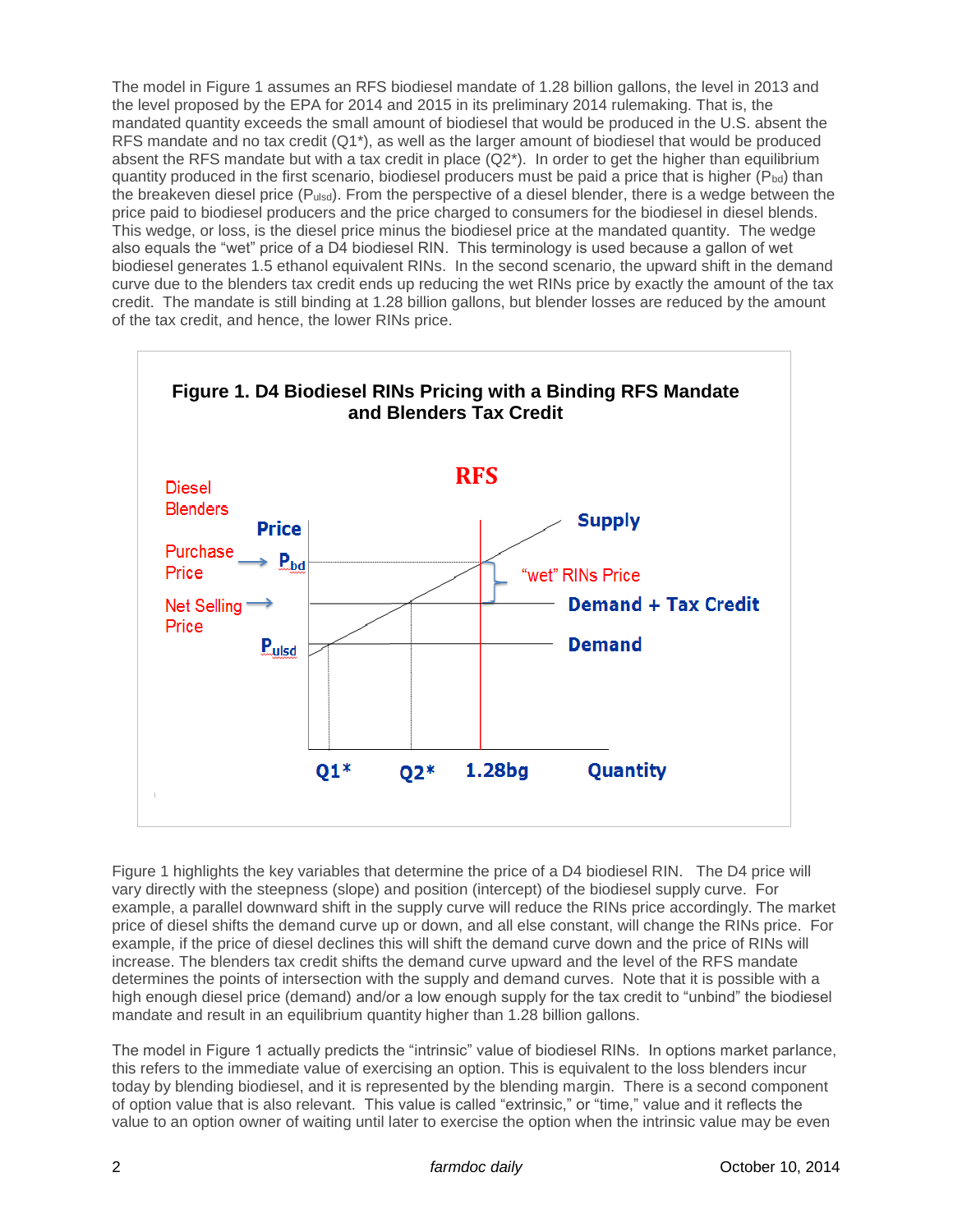higher than it is today. In other words, time value reflects the chance that blending margins will be even larger (bigger losses) in the future. Using the options analogy we can think of a RINs price as consisting of two components:

RINs = intrinsic value + time value.

By substituting for intrinsic value, we can write the value of a D4 biodiesel RINs as:

D4 RINs = -1 x (diesel price – biodiesel price) + tax credit + time value.

The blending margin is multiplied by -1 in order to generate positive intrinsic values for the RINs "option." The above equation provides the key to understanding the level of D4 RINs prices. Note that some analysts refer to the time value as the "speculative" component of RINs prices.

With this conceptual background, the drivers of D4 biodiesel RINs prices in 2014 can be analyzed. We start with biodiesel prices. Figure 2 plots the weekly biodiesel price at Iowa plants versus a simplified breakeven profit relationship between soybean oil and biodiesel prices from January 26, 2007 through October 3, 2014. Since soybean oil represents over 80 percent of the variable operating costs of the assumed representative plant (see the *farmdoc daily* article on [March 19, 2014](file:///C:/Users/farmdocuser/Documents/farmdocdaily/10102014/Press%20reports%20indicate%20that%20EPA%20deliberations%20about%20the%20final%202014%20rulemaking%20for%20the%20RFS%20are%20nearing%20an%20end.%20There%20is%20some%20uncertainty%20whether%20the%20final%20rules%20will%20be%20announced%20before%20or%20after%20the%20upcoming%20November%20election%20date,%20but%20it%20certainly%20appears%20that%20the%20release%20of%20the%20highly%20contentious%202014%20rules%20is%20imminent.%20%20A%20farmdoc%20daily%20article%20last%20summer%20(August%208,%202014)%20used%20RINs%20prices%20to%20project%20market%20expectations%20about%20the%20size%20of%20the%20renewable%20(ethanol)%20mandate%20in%20the%20final%20rulemaking.%20The%20analysis%20was%20based%20on%20a%20conceptual%20model%20of%20the%20ethanol%20market%20where%20the%20renewable%20mandate%20in%20excess%20of%20the%20E10%20blend%20wall%20(the) for details), all other costs are lumped into the constant term of 0.60, or 60 cents per gallon of biodiesel produced. The 7.55 slope is just the number of pounds of soybean oil required to produce a gallon of biodiesel. It is readily observed that, outside of the two obvious spikes, the market has generally priced biodiesel based on the cost of soybean oil, a markup for other variable and fixed costs, and zero profits. This implies that biodiesel and soybean oil prices track one another quite closely outside of the two spikes, and this has certainly has been the case in 2014. Biodiesel prices today are relatively low because soybean oil prices have declined precipitously from the highs of 2012 and 2013. In terms of the two seemingly anomalous spikes, we have argued in previous *farmdoc daily* articles (for example, [September 25, 2013\)](http://farmdocdaily.illinois.edu/2013/09/biodiesel-supply-response-production-profits.html) that biodiesel prices were pushed up substantially above breakeven levels due to diesel blenders racing to take advantage of the tax credit before it expired.



The next step of the empirical analysis is to compare the trends in biodiesel and diesel prices, which determine the blending margin for biodiesel. Figure 3 shows weekly wholesale prices of biodiesel and (ultra low sulfur) diesel at Chicago from January 25, 2007 through October 2, 2014. Two trends stand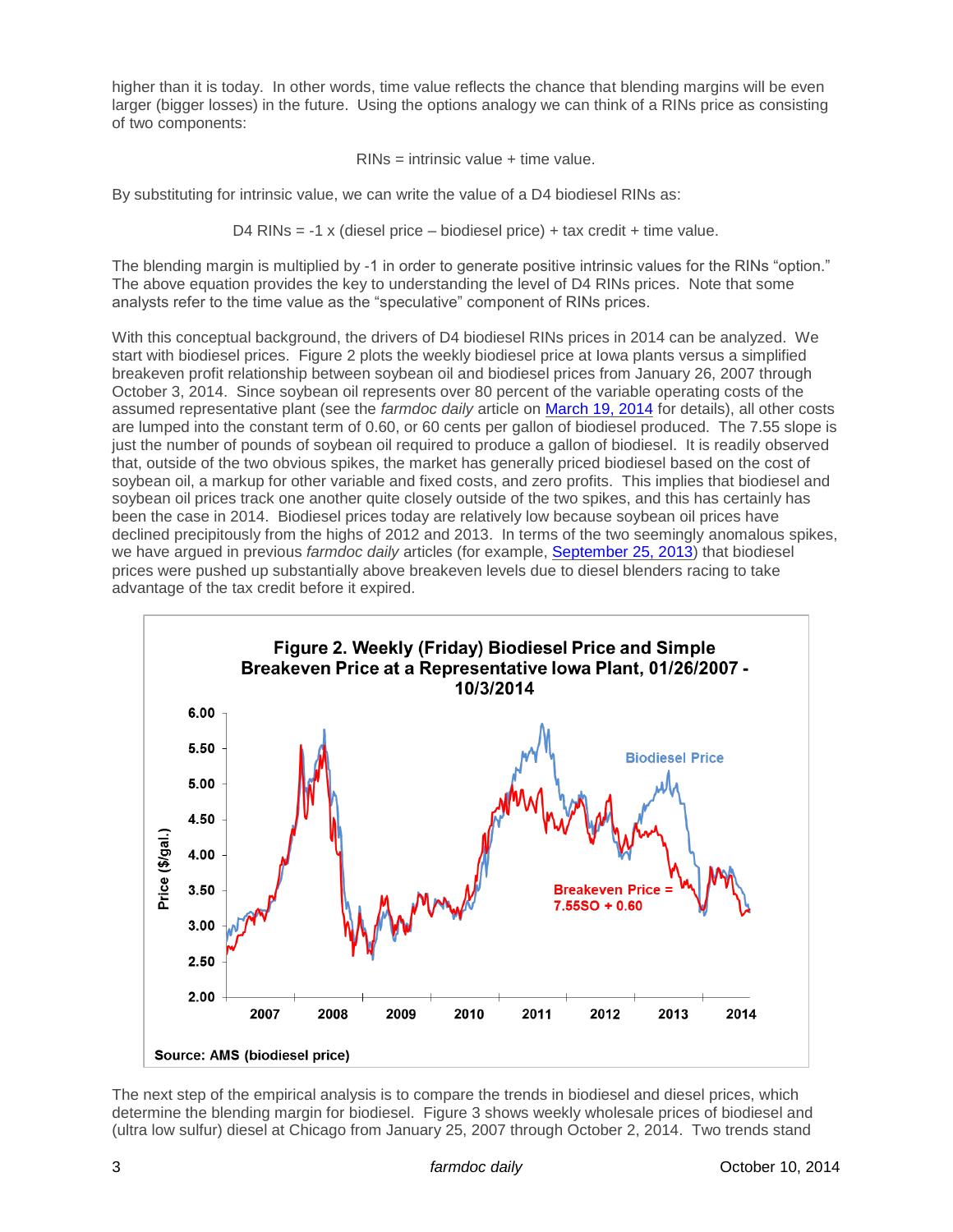out. First, diesel prices have traded in a narrow range since 2011, about \$2.75 to \$3.25 per gallon. Second, biodiesel prices have declined sharply since peaking in 2011. Prices in 2014 generally have traded in a range from about \$3 to \$4 per gallon, and in recent weeks, near the bottom of the range. As noted above, the decline in biodiesel prices has been driven by the decline in soybean oil prices. The net effect of these two trends, shown in Figure 4, has been to drive blending losses for biodiesel in 2014 to the lowest levels experienced in the last eight years. The blending margin in 2014 has ranged from about -\$0.25 to -\$0.75 per gallon, compared to margins as large as -\$3 to -\$4 per gallon in the past.

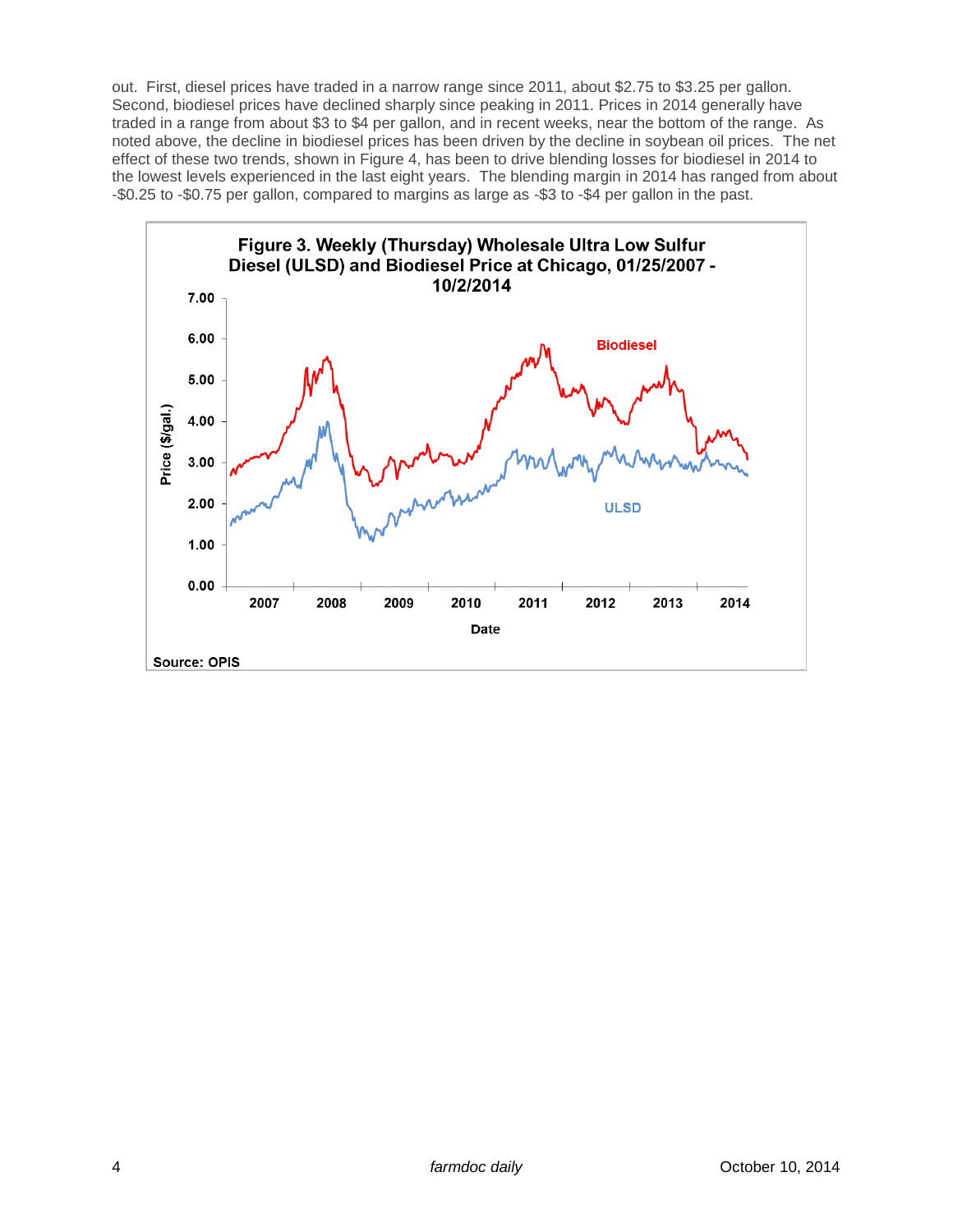



With this background we can now check how closely D4 biodiesel RINs prices track blending margins. Figure 5 shows the biodiesel blending margin at the wholesale level in Chicago and the D4 RINs price. As before, the blending margin is presented from January 25, 2007 through October 2, 2014. The available data on D4 prices does not begin until September 3, 2009. Note that the margin shown in Figure 5 is the same as in Figure 4 except the margin in Figure 5 is: i) adjusted for the \$1 per gallon tax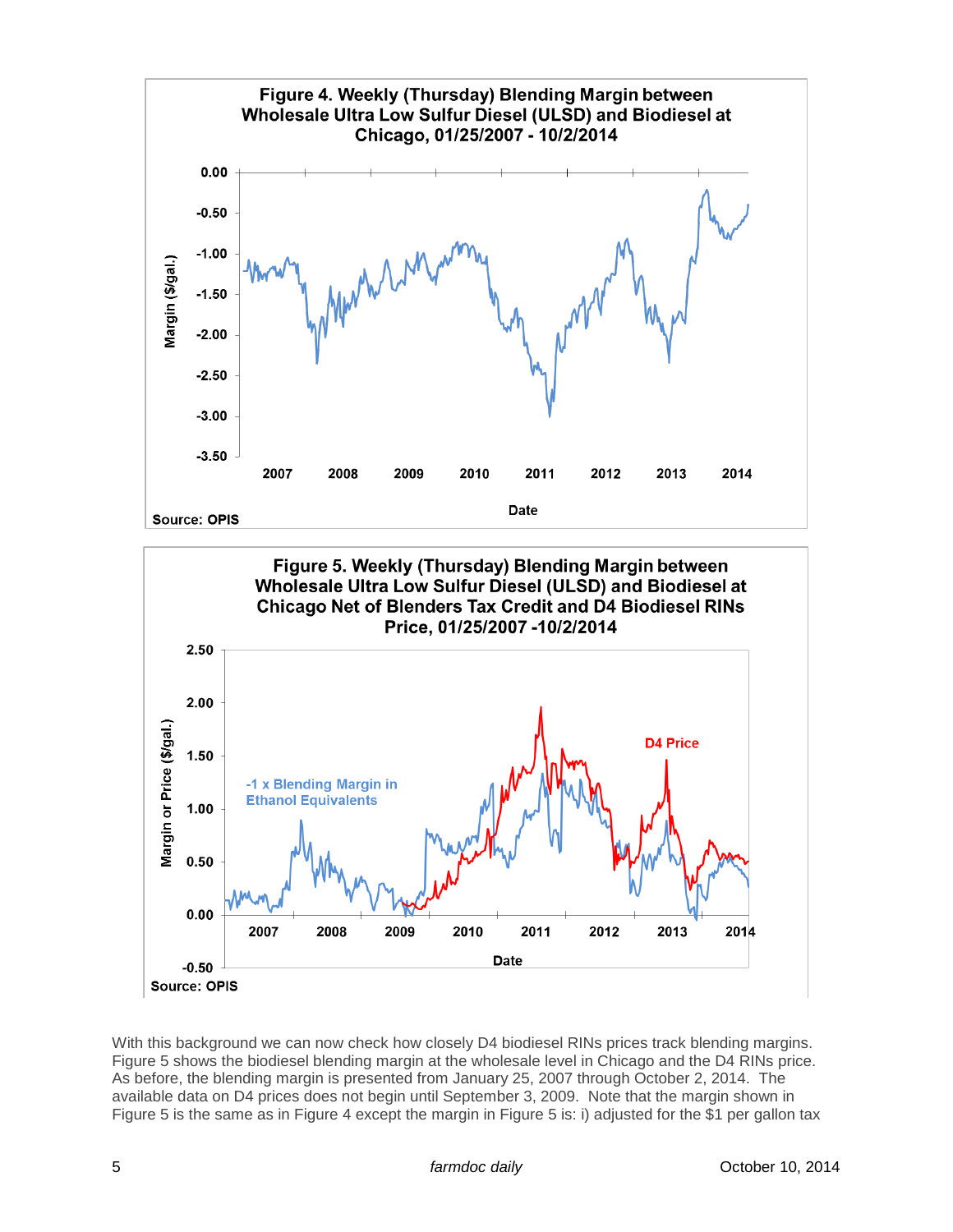credit when it is place (2007-2009, 2011, 2013); multiplied by -1 to facilitate comparison to the market price of D4 RINs; and iii) divided by 1.5 in order to state the margin in ethanol equivalent units. A regression of blending margins on D4 prices has an R2 of 0.84, which indicates that the variation in blending margins explains 84 percent of the variation in D4 prices. So, D4 prices track the movement of blending margins reasonably closely, which makes sense since the blending margin represents the intrinsic, and largest, component of the RINs value.

There is an especially interesting pattern between blending margins and D4 prices related to the tax credit. In the two full calendar years when the blenders tax credit is in place, 2011 and 2013, D4 RINs prices tend to be well above the blending margin, with the difference presumably reflecting the time value of the RINs. The level of time value in these two years is substantial, averaging \$0.51 per gallon in 2011 and \$0.31 per gallon in 2013. This represents about 40 percent of the RINs value in these years. In years when the blenders tax credit is not in place, 2010, 2012, and 2014, D4 RINs prices tend to be either substantially less than the blending margin or very close to the blending margin. Specifically, computed time values averaged -\$0.31, \$0.16, and \$0.17 in 2010, 2012, and 2014 (to date), respectively. It clearly makes no sense for the time value to be negative, as apparently occurred for the entire 2010 calendar year. The most logical explanation is related to market expectations about the blenders tax credit being reinstated retroactively. This turned out to actually be the case for both 2010 and 2012, although the timing differed in each case. An example will help illustrate the point. Assume the following values for 2010: i) blending margin of -\$0.75 (ethanol equivalents with no tax credit), ii) time value of \$0.30, and iii) a 100 percent probability that the tax credit  $(\$1/1.5 = \$0.67$  per gallon in ethanol equivalents) will be reinstated retroactively for 2010. Under these assumptions, the rational value for a D4 RINs is: \$0.38 = 1 x [(-1 x -\$0.75) + \$0.30 - \$0.67] + 0 x [(-1 x -\$0.75) + \$0.30]. If one compares the RINS market value of \$0.38 to the \$0.75 intrinsic value, then something appears to be badly out-of-line. The explanation is that RINs traders take into account the full value of the tax credit when valuing the RINs because they are 100 percent confident that the credit will be reinstated retroactively.

An important implication of the previous analysis is that the market value of RINs will change as traders beliefs about the tax credit being reinstated retroactively change. For example, assume that traders believe there is only a 50 percent chance the credit will be reinstated. The rational value for a D4 RINS in the above example then becomes:  $$0.71 = .5 \times [(-1 \times -\$0.75) + \$0.30 - \$0.67] + .5 \times [(-1 \times -\$0.75) +$ \$0.30]. This clearly demonstrates how the market value of a D4 RINs can change substantially as traders revise their expectations regarding the chance of the tax credit being reinstated retroactively. There is a dramatic example of this type of changing belief in 2012. At the end of July 2012, traders apparently believed there was a low probability of the tax credit being reinstated, as D4s traded around \$1.20 relative to a blending margin of about -\$0.85 (ethanol equivalents with no tax credit). Then, in early August the [U.S. Senate Finance Committee approved a bill](http://www.biodiesel.org/news/news-display/2012/08/02/senate-finance-committee-approves-extension-of-biodiesel-tax-incentive) to extend and reinstate the biodiesel tax credit. Over the subsequent two months D4 RINs lost over half their value, bottoming at \$0.43. Blending margins also dropped over this time period, but by a much smaller amount, which implies that the computed time value of D4s went sharply negative.

With this background, it is interesting to consider the movement of D4 biodiesel RINs in 2014. We know that: i) the biodiesel blenders credit expired at the end of 2013; ii) blending losses for biodiesel have been unusually low in 2014 due to declining biodiesel prices and relatively stable diesel prices; iii) declining biodiesel prices have been driven by declining soybean oil prices; and iv) the time value of D4 RINs has been positive for all but one week in 2014 and averaged \$0.17 (to date). It is also interesting to observe that time value did decline in mid-2014 but then began increasing again. As of October 2, the D4 time value was \$0.24, not far from what might be considered the "normal" range in 2011 and 2013 (when retroactive reinstatement was not an issue). This combination of facts suggests that RINs traders believe there is a low probability of the biodiesel blenders credit being reinstated for 2014, otherwise D4 prices and time values would be much lower. This is surprising in light of the passage last April by the [U.S.](http://www.platts.com/latest-news/agriculture/washington/us-senate-committee-restores-biodiesel-cellulosic-21424146)  [Senate Finance Committee of a bill](http://www.platts.com/latest-news/agriculture/washington/us-senate-committee-restores-biodiesel-cellulosic-21424146) to retroactively restore the tax credit for 2014 and extend it through 2015. A similar event in 2012 led to a collapse in D4 prices. While the ability of the RINs market to anticipate policy changes certainly has been impressive (*farmdoc daily*, [October 10, 2013;](http://farmdocdaily.illinois.edu/2013/10/whats-behind-the-plunge-in-rin.html) [February 19,](http://farmdocdaily.illinois.edu/2014/02/epa-renewable-mandate-2014-message-from-rins-market.html)  [2014;](http://farmdocdaily.illinois.edu/2014/02/epa-renewable-mandate-2014-message-from-rins-market.html) [August 8, 2014\)](http://farmdocdaily.illinois.edu/2014/08/rolling-back-the-write-down-of-renewable-mandate-2014.html), there does appear to be the potential for a precipitous decline in D4 RINs prices if the market is surprised and the tax credit is eventually reinstated.

## **Implications**